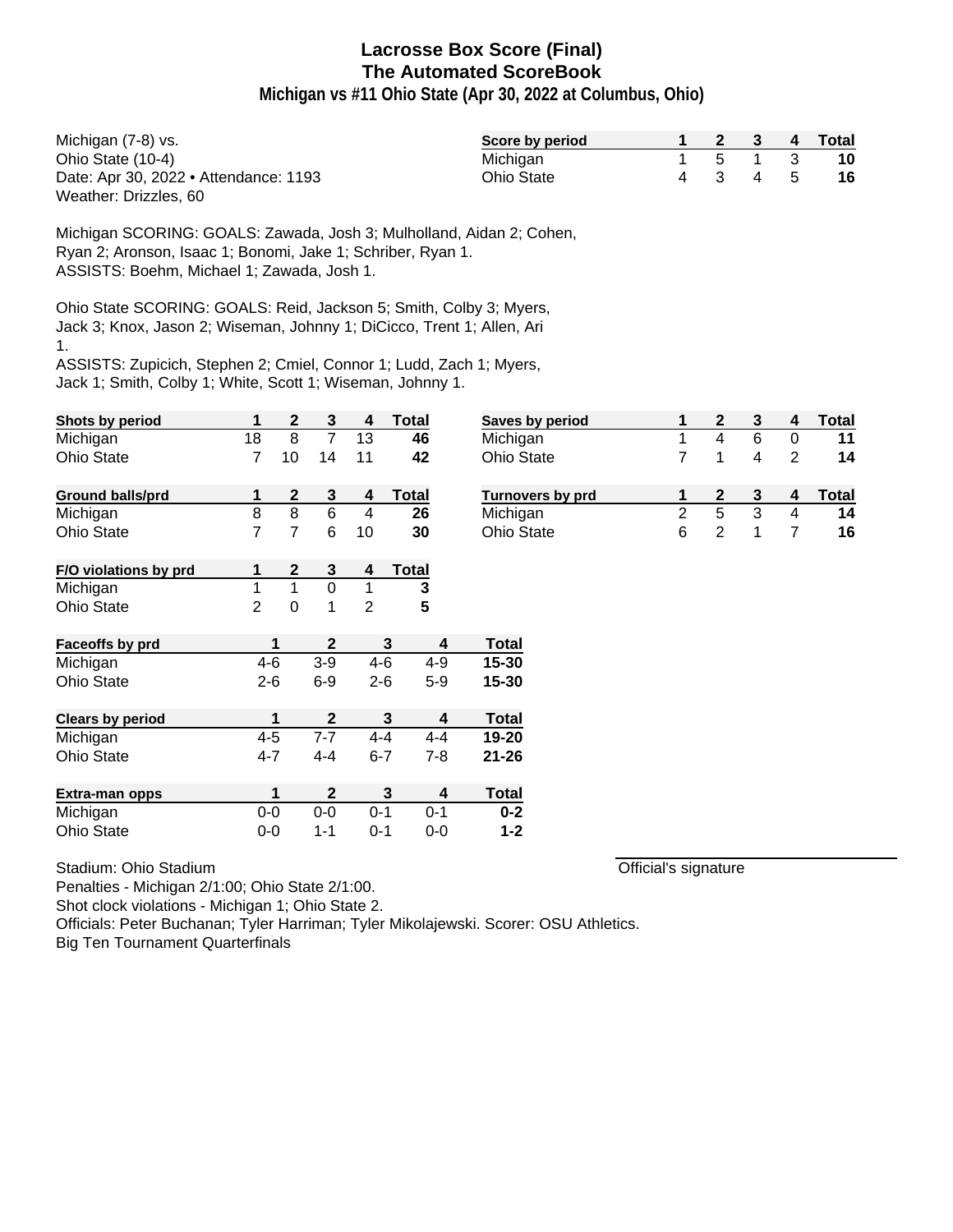**Michigan vs #11 Ohio State (Apr 30, 2022 at Columbus, Ohio)**

|     | <b>Ohio State</b> |                    |                          |                          |                          |                |                              |                              |                          |                          |                          |            |
|-----|-------------------|--------------------|--------------------------|--------------------------|--------------------------|----------------|------------------------------|------------------------------|--------------------------|--------------------------|--------------------------|------------|
| Pos | ##                | <b>Player</b>      | G                        | A                        | <b>Pts</b>               |                | Sh SOG GB                    |                              | Face                     | ΤО                       | <b>CT</b>                | Pens       |
| g   | 1                 | Wahlund, Skylar    | $\blacksquare$           |                          | $\blacksquare$           | 1              | $\blacksquare$               | 5                            |                          | 1                        |                          |            |
| a   | 2                 | Myers, Jack        | 3                        | 1                        | $\overline{4}$           | 9              | 6                            |                              |                          | 2                        |                          |            |
| m   | 3                 | Allen, Ari         | 1                        | L,                       | 1                        | 1              | 1                            | ä,                           |                          | $\overline{2}$           |                          |            |
| a   | 4                 | Smith, Colby       | 3                        | 1                        | $\overline{4}$           | 11             | 7                            | 1                            |                          | 1                        |                          |            |
| m   | 6                 | White, Scott       | ÷,                       | 1                        | 1                        | 1              | $\overline{\phantom{a}}$     |                              |                          | ٠                        |                          |            |
| a   | 16                | Knox, Jason        | $\overline{2}$           | $\overline{\phantom{a}}$ | $\overline{2}$           | 3              | 3                            | $\qquad \qquad \blacksquare$ | $\overline{\phantom{0}}$ | -                        | $\blacksquare$           |            |
| m   | 29                | Reid, Jackson      | 5                        |                          | 5                        | 10             | 6                            | $\overline{2}$               |                          |                          |                          | $1 - 0:30$ |
| d   | 42                | Gallagher, Tyler   | $\overline{\phantom{a}}$ |                          |                          |                | $\overline{a}$               | 1                            | L.                       | $\overline{2}$           | 1                        |            |
| d   | 44                | Van Buren, Bobby   | -                        |                          | $\overline{\phantom{0}}$ |                | $\overline{\phantom{a}}$     | 1                            |                          | 1                        |                          |            |
| d   | 52                | Snyder, Jacob      |                          |                          |                          |                |                              | 1                            |                          | $\blacksquare$           | 1                        |            |
|     |                   | -- Substitutes --  |                          |                          |                          |                |                              |                              |                          |                          |                          |            |
|     | 8                 | Cmiel, Connor      | -                        | 1                        | 1                        |                | $\qquad \qquad \blacksquare$ | $\overline{4}$               |                          | 1                        | $\overline{2}$           |            |
|     | 11                | Zupicich, Stephen  |                          | $\overline{2}$           | $\overline{2}$           |                |                              | $\overline{2}$               |                          |                          | 3                        |            |
|     | 15                | Raney, Carson      | -                        | ۰                        | $\overline{\phantom{a}}$ |                | $\overline{\phantom{a}}$     | 1                            | $\overline{a}$           | $\overline{\phantom{a}}$ | $\overline{\phantom{a}}$ |            |
|     | 17                | Ludd, Zach         | ۰                        | 1                        | 1                        |                | $\blacksquare$               |                              |                          | 1                        |                          |            |
|     | 18                | DiCicco, Trent     | 1                        |                          | 1                        | 1              | 1                            | $\overline{\phantom{a}}$     |                          |                          |                          |            |
|     | 20                | Blanchard, Drew    |                          |                          | ٠                        | ۰              | $\overline{\phantom{0}}$     |                              | $3-9$                    | ٠                        |                          | $1 - 0:30$ |
|     | 22                | Wiseman, Johnny    | 1                        | 1                        | $\overline{2}$           | $\overline{2}$ | 1                            | 1                            |                          | -                        |                          |            |
|     | 25                | Pehlke, Mitchell   |                          |                          |                          | $\overline{2}$ | 1                            |                              |                          |                          |                          |            |
|     | 26                | Nilsen, Garrett    | -                        |                          | $\overline{\phantom{a}}$ |                | $\overline{\phantom{a}}$     | $\overline{\phantom{a}}$     |                          | -                        | $\overline{\phantom{a}}$ |            |
|     | 30                | Inacio, Justin     | ۰                        |                          | $\overline{\phantom{0}}$ |                | $\overline{\phantom{a}}$     | 7                            | $12 - 21$                | ۰                        |                          |            |
|     | 38                | Langermeier, Greg  | -                        |                          | $\overline{\phantom{a}}$ | 1              | 1                            | 3                            |                          | ÷,                       | 1                        |            |
|     | 40                | Hilleary, Carter   | ۰                        |                          | -                        |                | $\overline{\phantom{a}}$     | 1                            |                          | 1                        | ۰                        |            |
|     |                   | Totals             | 16                       | 8                        | 24                       | 42             | 27                           | 30                           | 15-30                    | 16                       | 8                        | $2 - 1:00$ |
|     |                   |                    |                          |                          |                          |                |                              |                              |                          |                          |                          |            |
| ##  |                   | <b>Goalkeepers</b> | <b>Minutes</b>           | GA                       |                          | W/L            |                              | <b>Saves</b>                 |                          |                          |                          |            |

1 Wahlund, Skylar 60:00 10 W 14

Win-Wahlund, Skylar (11-6).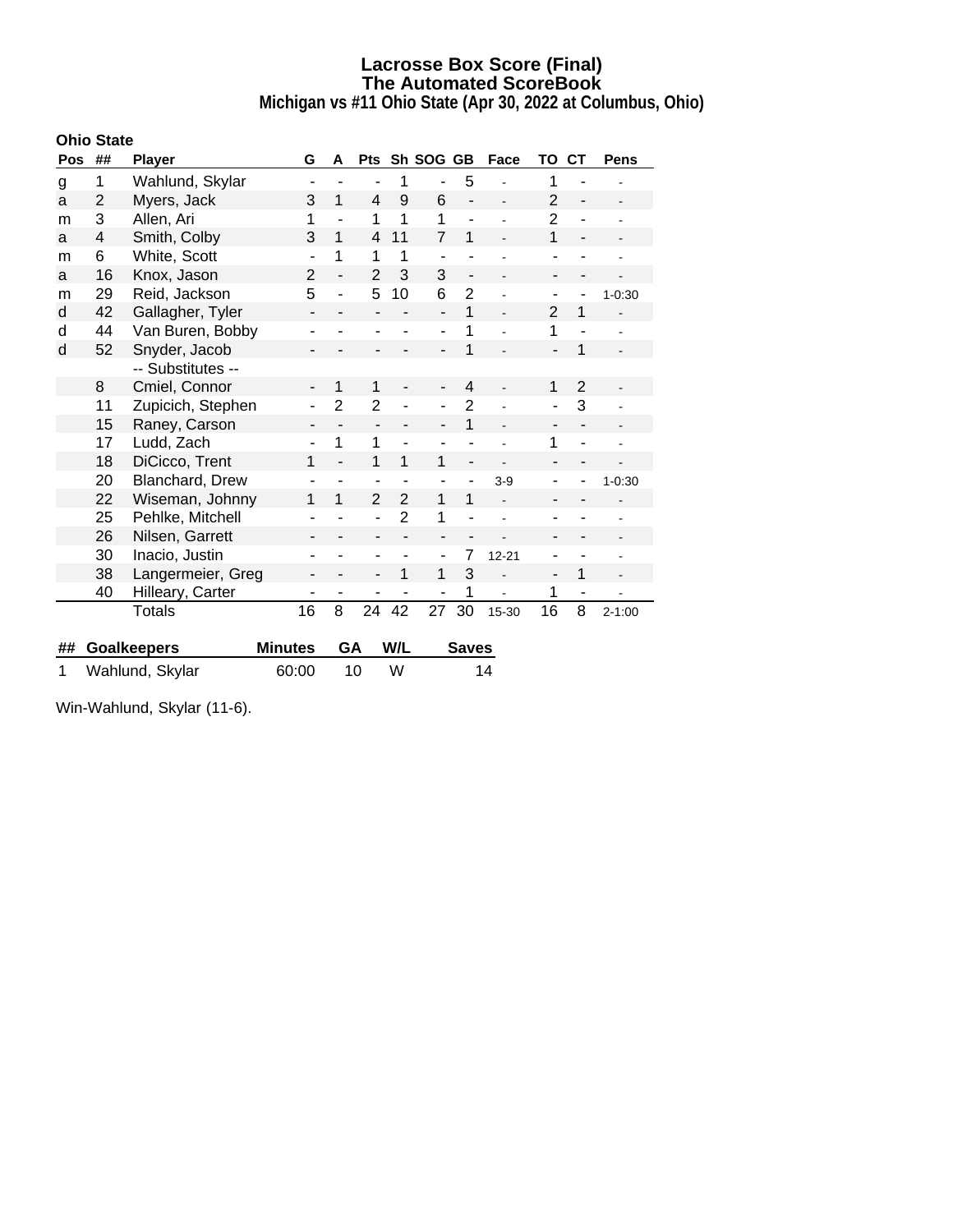**Michigan vs #11 Ohio State (Apr 30, 2022 at Columbus, Ohio)**

|              | Michigan       |                   |                |                |                          |                |                |                              |           |                |                          |             |
|--------------|----------------|-------------------|----------------|----------------|--------------------------|----------------|----------------|------------------------------|-----------|----------------|--------------------------|-------------|
| <b>Pos</b>   | ##             | <b>Player</b>     | G              | A              | <b>Pts</b>               |                | Sh SOG GB      |                              | Face      | TO             | <b>CT</b>                | <b>Pens</b> |
| a            | 5              | Boehm, Michael    | ä,             | 1              | 1                        | 6              |                |                              |           | $\overline{2}$ |                          |             |
| a            | 22             | Aronson, Isaac    | 1              |                | 1                        | 8              | 3              | 1                            |           | 1              | $\overline{\phantom{0}}$ | $1 - 0:30$  |
| a            | 40             | Cohen, Ryan       | $\overline{2}$ |                | $\overline{2}$           | 6              | 5              | 1                            |           |                |                          |             |
| m            | 1              | Brown, Justin     | ۰              |                | $\overline{\phantom{a}}$ | 4              | 1              | $\qquad \qquad \blacksquare$ |           | 1              | $\overline{\phantom{a}}$ | $1 - 0:30$  |
| m            | 2              | Bonomi, Jake      | 1              |                | 1                        | 4              | 1              | 3                            |           | 3              |                          |             |
| m            | 9              | Zawada, Josh      | 3              | 1              | $\overline{\mathbf{4}}$  | 6              | 6              | 1                            |           | $\overline{2}$ |                          |             |
| d            | 14             | Whitney, Jack     |                |                |                          | 1              | ÷,             | $\overline{2}$               |           |                |                          |             |
| d            | 18             | Schriber, Ryan    | 1              |                | 1                        | $\overline{2}$ | $\overline{2}$ | 1                            |           |                |                          |             |
| d            | 19             | Darby, Andrew     |                |                |                          |                |                | 1                            |           |                |                          |             |
| $\mathbf{g}$ | 41             | Carr, Shane       |                |                |                          |                |                | 3                            |           |                |                          |             |
|              |                | -- Substitutes -- |                |                |                          |                |                |                              |           |                |                          |             |
|              | $\overline{7}$ | Kiracofe, John    |                |                |                          |                |                |                              |           |                |                          |             |
|              | 12             | Hull, Ben         |                |                |                          |                |                |                              |           | 1              |                          |             |
|              | 13             | Zaugg, Jackson    |                |                |                          |                |                |                              |           |                | 1                        |             |
|              | 17             | Ennis, Justin     |                |                |                          |                |                |                              |           |                |                          |             |
|              | 20             | Delgado, Lucas    |                |                |                          |                |                |                              |           |                |                          |             |
|              | 21             | Cosgrove, Michael |                |                |                          |                |                | 1                            |           |                |                          |             |
|              | 24             | Mirer, Oliver     |                |                |                          | 1              | 1              |                              |           |                |                          |             |
|              | 30             | Gardner, Dylan    |                |                |                          |                |                | 1                            |           |                | 1                        |             |
|              | 37             | Rowlett, Nick     |                |                |                          |                |                | $\overline{2}$               | $3-9$     |                |                          |             |
|              | 38             | Wietfeldt, Justin |                |                |                          | 1              |                | 7                            | $12 - 21$ |                |                          |             |
|              | 44             | Legg, Gavin       |                |                |                          |                |                |                              |           |                | $\overline{a}$           |             |
|              | 47             | Johnson, Zach     |                |                |                          |                |                |                              |           |                |                          |             |
|              | 50             | Atillasoy, Hakan  |                |                |                          |                |                | 1                            |           | ۰              | $\overline{\phantom{0}}$ |             |
|              | 51             | Mulholland, Aidan | $\overline{2}$ |                | $\overline{2}$           | 7              | 5              | 1                            |           | $\overline{2}$ |                          |             |
|              | 88             | Houlihan, Emmett  |                |                |                          |                |                |                              |           |                | -                        |             |
|              |                | <b>Totals</b>     | 10             | $\overline{2}$ | 12                       | 46             | 24             | 26                           | 15-30     | 14             | $\overline{2}$           | $2 - 1:00$  |

| ## Goalkeepers   | Minutes GA |      | W/L | <b>Saves</b> |
|------------------|------------|------|-----|--------------|
| 41 Carr, Shane   | 58:13      | -16. |     | 11           |
| 7 Kiracofe, John | 1.47       |      |     |              |

Loss-Carr, Shane (7-8).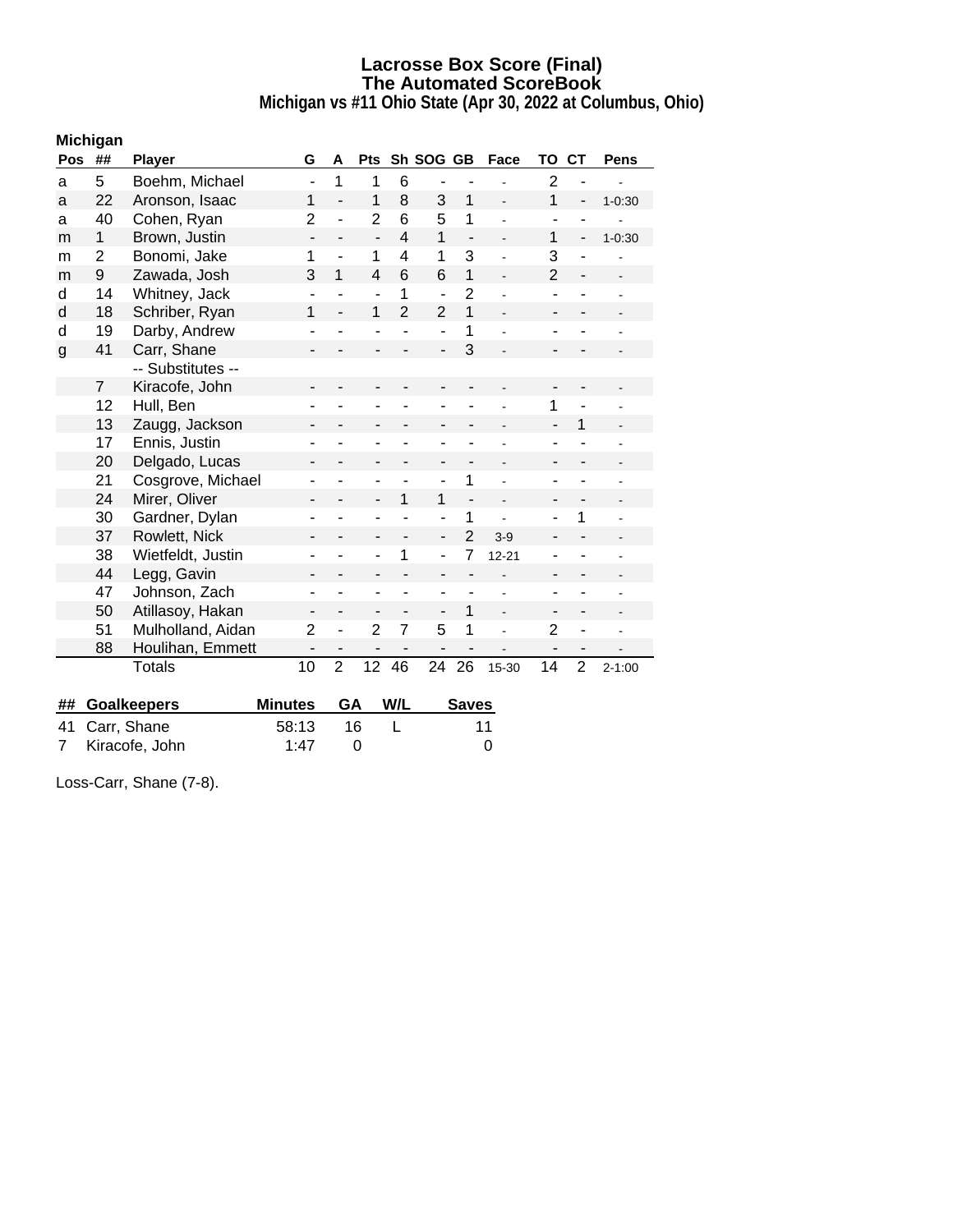**Michigan vs #11 Ohio State (Apr 30, 2022 at Columbus, Ohio)**

|     |                 | <b>Scoring Summary:</b> |             |      |                        |                       |                 |
|-----|-----------------|-------------------------|-------------|------|------------------------|-----------------------|-----------------|
|     | No. Prd         | Time                    | Team        | Type | <b>Goal Scorer</b>     | <b>Assist</b>         | <b>Home-Vis</b> |
| 1.  | 1st             | 9:38                    | <b>MICH</b> | Even | Aronson, Isaac (13)    | Zawada, Josh (34)     | $0 - 1$         |
| 2.  |                 | 6:55                    | OSU         | Even | Reid, Jackson (37)     | Unassisted            | $1 - 1$         |
| 3.  |                 | 6:17                    | OSU         | Even | Myers, Jack (32)       | Unassisted            | $2 - 1$         |
| 4.  |                 | 3:39                    | OSU         | Even | Reid, Jackson (38)     | Wiseman, Johnny (5)   | $3 - 1$         |
| 5.  |                 | 2:24                    | OSU         | Even | Smith, Colby (37)      | Cmiel, Connor (3)     | $4 - 1$         |
| 6.  | 2 <sub>nd</sub> | 13:48                   | OSU         | Even | Knox, Jason (23)       | Zupicich, Stephen (1) | $5 - 1$         |
| 7.  |                 | 10:47                   | <b>MICH</b> | Even | Mulholland, Aidan (15) | Unassisted            | $5 - 2$         |
| 8.  |                 | 10:21                   | OSU         | Even | Reid, Jackson (39)     | Myers, Jack (41)      | $6 - 2$         |
| 9.  |                 | 6:53                    | OSU         | UP   | DiCicco, Trent (7)     | Ludd, Zach (2)        | $7 - 2$         |
| 10. |                 | 4:22                    | <b>MICH</b> | Even | Mulholland, Aidan (16) | Boehm, Michael (30)   | $7 - 3$         |
| 11. |                 | 3:47                    | <b>MICH</b> | Even | Bonomi, Jake (26)      | Unassisted            | $7 - 4$         |
| 12. |                 | 2:17                    | <b>MICH</b> | Even | Zawada, Josh (41)      | Unassisted            | $7-5$           |
| 13. |                 | 0:02                    | <b>MICH</b> | Even | Cohen, Ryan (28)       | Unassisted            | $7-6$           |
| 14. | 3rd             | 7:34                    | OSU         | Even | Myers, Jack (33)       | Unassisted            | $8-6$           |
| 15. |                 | 6:08                    | OSU         | Even | Smith, Colby (38)      | Unassisted            | $9-6$           |
| 16. |                 | 5:14                    | OSU         | Even | Smith, Colby (39)      | Unassisted            | $10-6$          |
| 17. |                 | 1:15                    | OSU         | Even | Knox, Jason (24)       | Smith, Colby (6)      | $11 - 6$        |
| 18. |                 | 1:01                    | <b>MICH</b> | Even | Zawada, Josh (42)      | Unassisted            | $11 - 7$        |
| 19. | 4th             | 13:53                   | OSU         | Even | Reid, Jackson (40)     | Zupicich, Stephen (2) | $12 - 7$        |
| 20. |                 | 12:07                   | OSU         | Even | Allen, Ari (7)         | White, Scott (3)      | $13 - 7$        |
| 21. |                 | 10:32                   | OSU         | Even | Wiseman, Johnny (8)    | Unassisted            | $14 - 7$        |
| 22. |                 | 8:37                    | <b>MICH</b> | Even | Schriber, Ryan (5)     | Unassisted            | $14 - 8$        |
| 23. |                 | 6:40                    | <b>MICH</b> | Even | Zawada, Josh (43)      | Unassisted            | $14-9$          |
| 24. |                 | 4:25                    | <b>MICH</b> | Even | Cohen, Ryan (29)       | Unassisted            | $14 - 10$       |
| 25. |                 | 3:29                    | OSU         | Even | Reid, Jackson (41)     | Unassisted            | $15 - 10$       |
| 26. |                 | 1:49                    | OSU         | Even | Myers, Jack (34)       | Unassisted            | $16 - 10$       |

## **Penalty Summary:**

| <b>Prd</b> |            | Time Team | <b>Player</b>      | Min | <b>Offense</b>                   |
|------------|------------|-----------|--------------------|-----|----------------------------------|
| 2nd        | 07:20 MICH |           | 22-Aronson, Isaac  |     | $0:30$ PP OFFSIDE                |
| 3rd        | 11:51 OSU  |           | 29-Reid, Jackson   |     | $0:30$ PP $\overline{O}$ CFFSIDE |
|            | 03:27 MICH |           | 1-Brown, Justin    |     | 0:30 PP OFFSIDE                  |
| 4th        | 10:32 OSU  |           | 20-Blanchard, Drew |     | 0:30 PP ILLEGAL PROCEDURE        |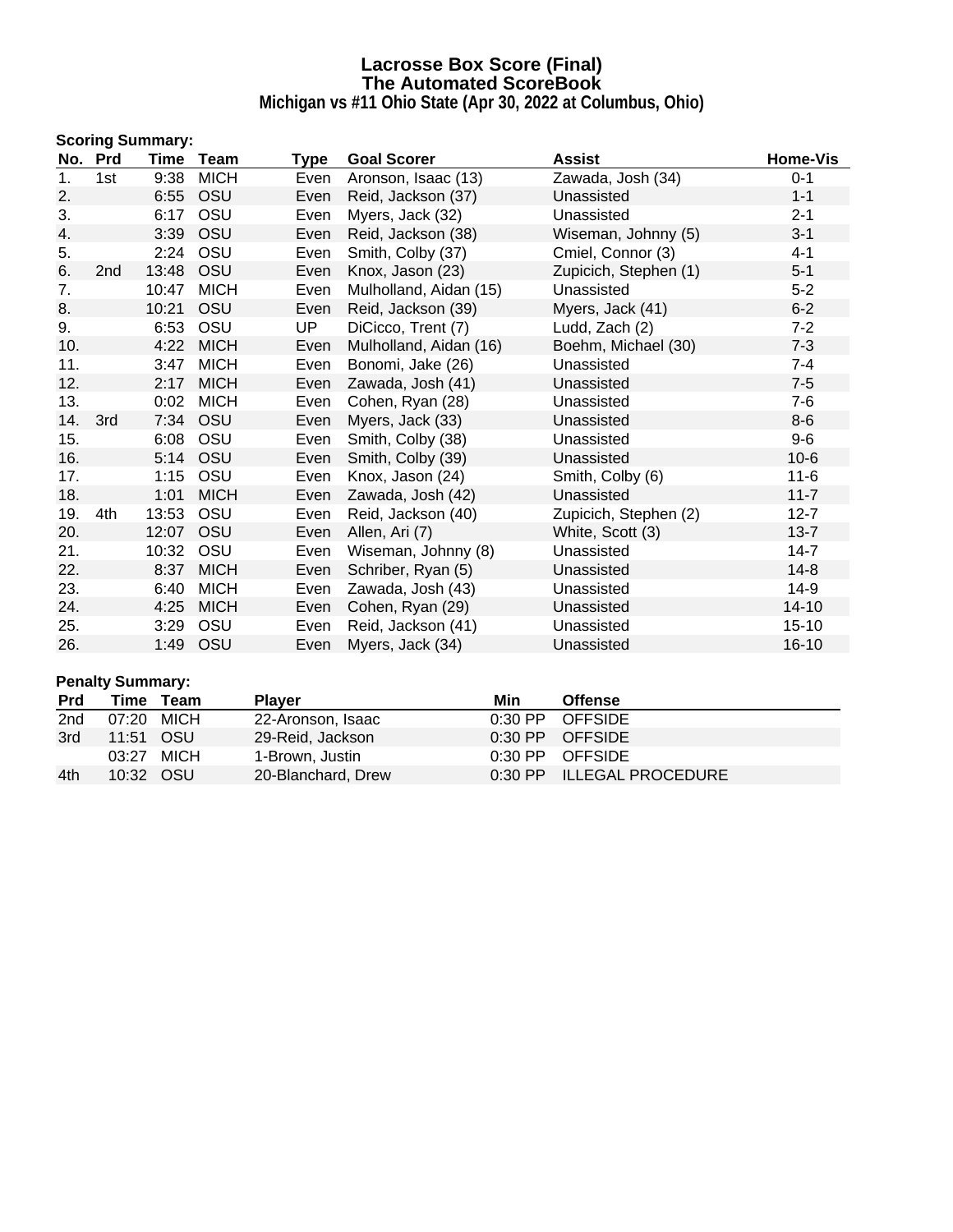# **Play-by-Play Summary (1st period)**

**Michigan vs #11 Ohio State (Apr 30, 2022 at Columbus, Ohio)**

#### **Michigan Starters:**

| А | 5  | Boehm, Michael |
|---|----|----------------|
| A | 22 | Aronson, Isaac |
| A | 40 | Cohen, Ryan    |
| M | 1  | Brown, Justin  |
| M | 2  | Bonomi, Jake   |
| М | 9  | Zawada, Josh   |
| D | 14 | Whitney, Jack  |
| D | 18 | Schriber, Ryan |
| D | 19 | Darby, Andrew  |
| G | 41 | Carr, Shane    |
|   |    |                |

#### **Ohio State Starters:**

| G |    | Wahlund, Skylar  |
|---|----|------------------|
| A | 2  | Myers, Jack      |
| M | 3  | Allen, Ari       |
| A | 4  | Smith, Colby     |
| M | 6  | White, Scott     |
| A | 16 | Knox, Jason      |
| M | 29 | Reid, Jackson    |
| D | 42 | Gallagher, Tyler |
| D | 44 | Van Buren, Bobby |
| D | 52 | Snyder, Jacob    |
|   |    |                  |

- 15:00 Carr, Shane at goalie for MICH.
- 15:00 Wahlund, Skylar at goalie for OSU.
- 15:00 Faceoff Wietfeldt, Justin vs Inacio, Justin won by MICH, [15:00] Ground ball pickup by MICH Wietfeldt, Justin.
- 14:54 Shot by MICH Wietfeldt, Justin WIDE.
- 14:37 Shot by MICH Zawada, Josh, SAVE Wahlund, Skylar.
- 14:35 Clear attempt by OSU good.
- 13:31 Turnover by OSU Allen, Ari (caused by Zaugg, Jackson).
- 13:29 Ground ball pickup by MICH Whitney, Jack.
- 13:28 Clear attempt by MICH good.
- 12:48 Shot by MICH Aronson, Isaac HIT POST.
- 12:18 Shot by MICH Aronson, Isaac WIDE.
- 12:09 Shot by MICH Boehm, Michael WIDE.
- 12:04 Ground ball pickup by MICH Aronson, Isaac.
- 12:02 Shot by MICH Brown, Justin WIDE.
- 11:41 Shot by MICH Brown, Justin, SAVE Wahlund, Skylar.
- 11:38 Clear attempt by OSU good.
- 10:38 Shot by OSU Knox, Jason, SAVE Carr, Shane.
- 10:28 Shot by OSU Pehlke, Mitchell HIT POST.
- 10:26 Ground ball pickup by MICH Whitney, Jack.
- 10:24 Clear attempt by MICH good.
- 09:38 GOAL by MICH Aronson, Isaac (FIRST GOAL), Assist by Zawada, Josh, goal number 13 for season.

#### **MICHIGAN 1, OHIO STATE 0**

- 09:38 Faceoff Wietfeldt, Justin vs Blanchard, Drew won by MICH (on faceoff violation).
- 09:34 Shot by MICH Whitney, Jack WIDE.
- 09:03 Shot by MICH Cohen, Ryan, SAVE Wahlund, Skylar.
- 08:57 Ground ball pickup by OSU Zupicich, Stephen.
- 08:54 Clear attempt by OSU failed.
- 08:38 Turnover by OSU Cmiel, Connor.
- 08:22 Clear attempt by MICH good.
- 07:57 Shot by MICH Boehm, Michael WIDE.
- 07:47 Turnover by MICH Hull, Ben (caused by Cmiel, Connor).
- 07:44 Ground ball pickup by OSU Gallagher, Tyler.
- 07:40 Clear attempt by OSU good.
- 06:55 GOAL by OSU Reid, Jackson, goal number 37 for season.

#### **MICHIGAN 1, OHIO STATE 1**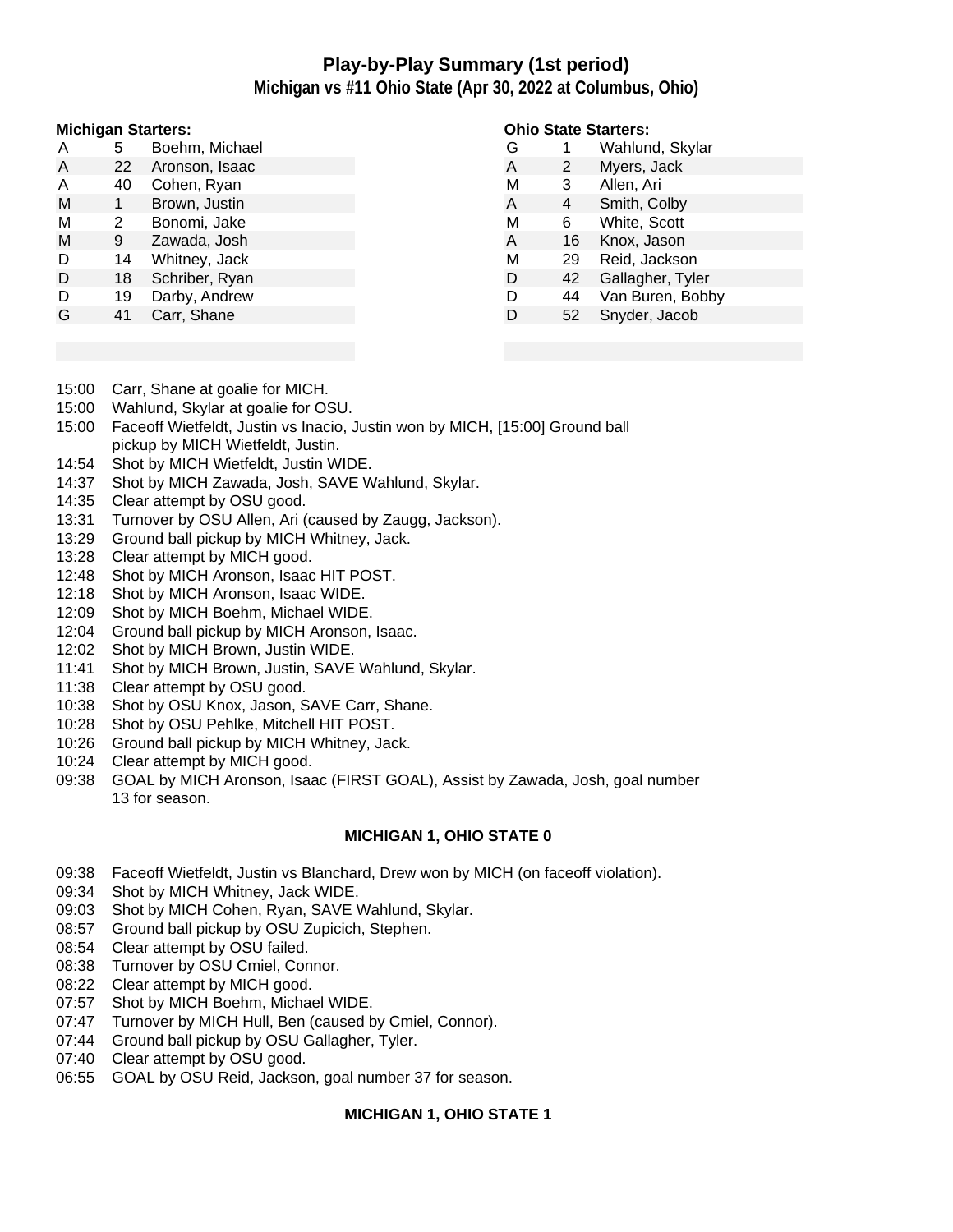# **Play-by-Play Summary (1st period)**

**Michigan vs #11 Ohio State (Apr 30, 2022 at Columbus, Ohio)**

- 06:55 Faceoff Wietfeldt, Justin vs Blanchard, Drew won by OSU (on faceoff violation).
- 06:17 GOAL by OSU Myers, Jack, goal number 32 for season.

### **MICHIGAN 1, OHIO STATE 2**

- 06:17 Faceoff Rowlett, Nick vs Blanchard, Drew won by MICH, [06:17] Ground ball pickup by MICH Rowlett, Nick.
- 05:48 Shot by MICH Cohen, Ryan, SAVE Wahlund, Skylar.
- 05:46 Ground ball pickup by OSU Van Buren, Bobby.
- 05:45 Turnover by OSU Van Buren, Bobby.
- 05:45 Clear attempt by OSU failed.
- 05:14 Shot by MICH Boehm, Michael HIT POST.
- 05:12 Ground ball pickup by MICH Cohen, Ryan.
- 04:50 Shot by MICH Mulholland, Aidan, SAVE Wahlund, Skylar.
- 04:48 Ground ball pickup by OSU Wahlund, Skylar.
- 04:42 Clear attempt by OSU failed.
- 04:28 Turnover by OSU Gallagher, Tyler.
- 04:25 Ground ball pickup by MICH Darby, Andrew.
- 03:46 Clear attempt by MICH failed.
- 04:19 Turnover by MICH Bonomi, Jake (caused by Langermeier, Greg).
- 04:14 Ground ball pickup by OSU Langermeier, Greg.
- 03:39 GOAL by OSU Reid, Jackson, Assist by Wiseman, Johnny, goal number 38 for season.

## **MICHIGAN 1, OHIO STATE 3**

- 03:39 Faceoff Rowlett, Nick vs Blanchard, Drew won by MICH (on faceoff violation).
- 03:00 Shot by MICH Mulholland, Aidan, SAVE Wahlund, Skylar.
- 02:58 Ground ball pickup by MICH Mulholland, Aidan.
- 02:38 Shot by MICH Zawada, Josh, SAVE Wahlund, Skylar.
- 02:34 Ground ball pickup by OSU Wahlund, Skylar.
- 02:33 Clear attempt by OSU good.
- 02:24 GOAL by OSU Smith, Colby, Assist by Cmiel, Connor, goal number 37 for season.

## **MICHIGAN 1, OHIO STATE 4**

- 02:24 Timeout by MICH.
- 02:24 Faceoff Rowlett, Nick vs Inacio, Justin won by OSU, [02:24] Ground ball pickup by OSU Inacio, Justin.
- 01:21 Shot by OSU Reid, Jackson BLOCKED.
- 01:42 Turnover by OSU.
- 00:58 Shot clock violation by OSU.
- 00:58 Clear attempt by MICH good.
- 00:14 Shot by MICH Bonomi, Jake WIDE.
- 00:04 Shot by MICH Boehm, Michael WIDE.
- 00:00 End-of-period.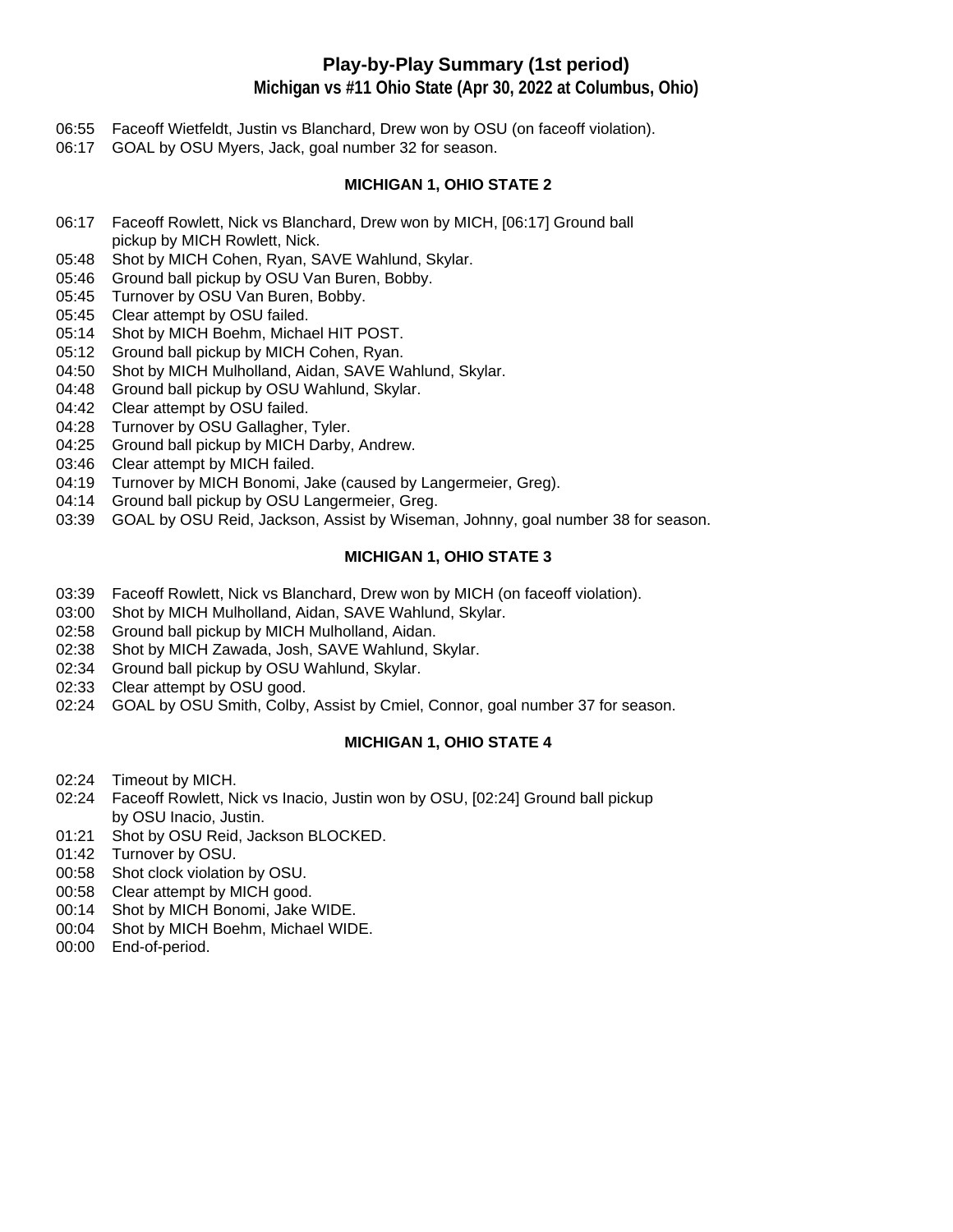# **Play-by-Play Summary (2nd period)**

**Michigan vs #11 Ohio State (Apr 30, 2022 at Columbus, Ohio)**

- 15:00 Start of 2nd period [15:00].
- 15:00 Faceoff Wietfeldt, Justin vs Inacio, Justin won by OSU, [15:00] Ground ball pickup by OSU Inacio, Justin.
- 14:17 Shot by OSU Smith, Colby, SAVE Carr, Shane.
- 14:14 Clear attempt by MICH good.
- 14:00 Shot by MICH Mirer, Oliver, SAVE Wahlund, Skylar.
- 13:57 Clear attempt by OSU good.
- 13:48 GOAL by OSU Knox, Jason, Assist by Zupicich, Stephen, goal number 23 for season.

### **MICHIGAN 1, OHIO STATE 5**

- 13:48 Faceoff Rowlett, Nick vs Inacio, Justin won by OSU, [13:48] Ground ball pickup by OSU Cmiel, Connor.
- 13:18 Shot by OSU Myers, Jack, SAVE Carr, Shane.
- 13:14 Ground ball pickup by MICH Cosgrove, Michael.
- 13:12 Clear attempt by MICH good.
- 12:26 Turnover by MICH Boehm, Michael (caused by Zupicich, Stephen).
- 12:20 Clear attempt by OSU good.
- 11:37 Turnover by OSU Myers, Jack.
- 11:33 Ground ball pickup by MICH Atillasoy, Hakan.
- 11:31 Clear attempt by MICH good.
- 10:47 GOAL by MICH Mulholland, Aidan, goal number 15 for season.

### **MICHIGAN 2, OHIO STATE 5**

- 10:47 Faceoff Rowlett, Nick vs Inacio, Justin won by OSU, [10:47] Ground ball pickup by OSU Inacio, Justin.
- 10:21 GOAL by OSU Reid, Jackson, Assist by Myers, Jack, goal number 39 for season.

### **MICHIGAN 2, OHIO STATE 6**

- 10:21 Faceoff Rowlett, Nick vs Blanchard, Drew won by OSU (on faceoff violation).
- 09:45 Turnover by OSU Smith, Colby.
- 09:40 Ground ball pickup by MICH Carr, Shane.
- 09:38 Clear attempt by MICH good.
- 08:50 Shot by MICH Mulholland, Aidan WIDE.
- 08:21 Shot by MICH Mulholland, Aidan WIDE.
- 01:23 Turnover by MICH.
- 08:21 Shot clock violation by MICH.
- 08:01 Clear attempt by OSU good.
- 07:20 Penalty on MICH Aronson, Isaac (OFFSIDE/0:30) Extra-man opportunity.
- 06:53 GOAL by OSU DiCicco, Trent (MAN-UP), Assist by Ludd, Zach, goal number 7 for season.

## **MICHIGAN 2, OHIO STATE 7**

- 06:53 Faceoff Wietfeldt, Justin vs Inacio, Justin won by MICH, [06:53] Ground ball pickup by MICH Wietfeldt, Justin.
- 06:01 Shot by OSU Wahlund, Skylar WIDE.
- 05:46 Turnover by MICH Brown, Justin.
- 05:43 Ground ball pickup by OSU Cmiel, Connor.
- 05:38 Shot by OSU Reid, Jackson, SAVE Carr, Shane.
- 05:37 Timeout by MICH.
- 05:22 Shot by OSU Wiseman, Johnny WIDE.
- 05:20 Clear attempt by MICH good.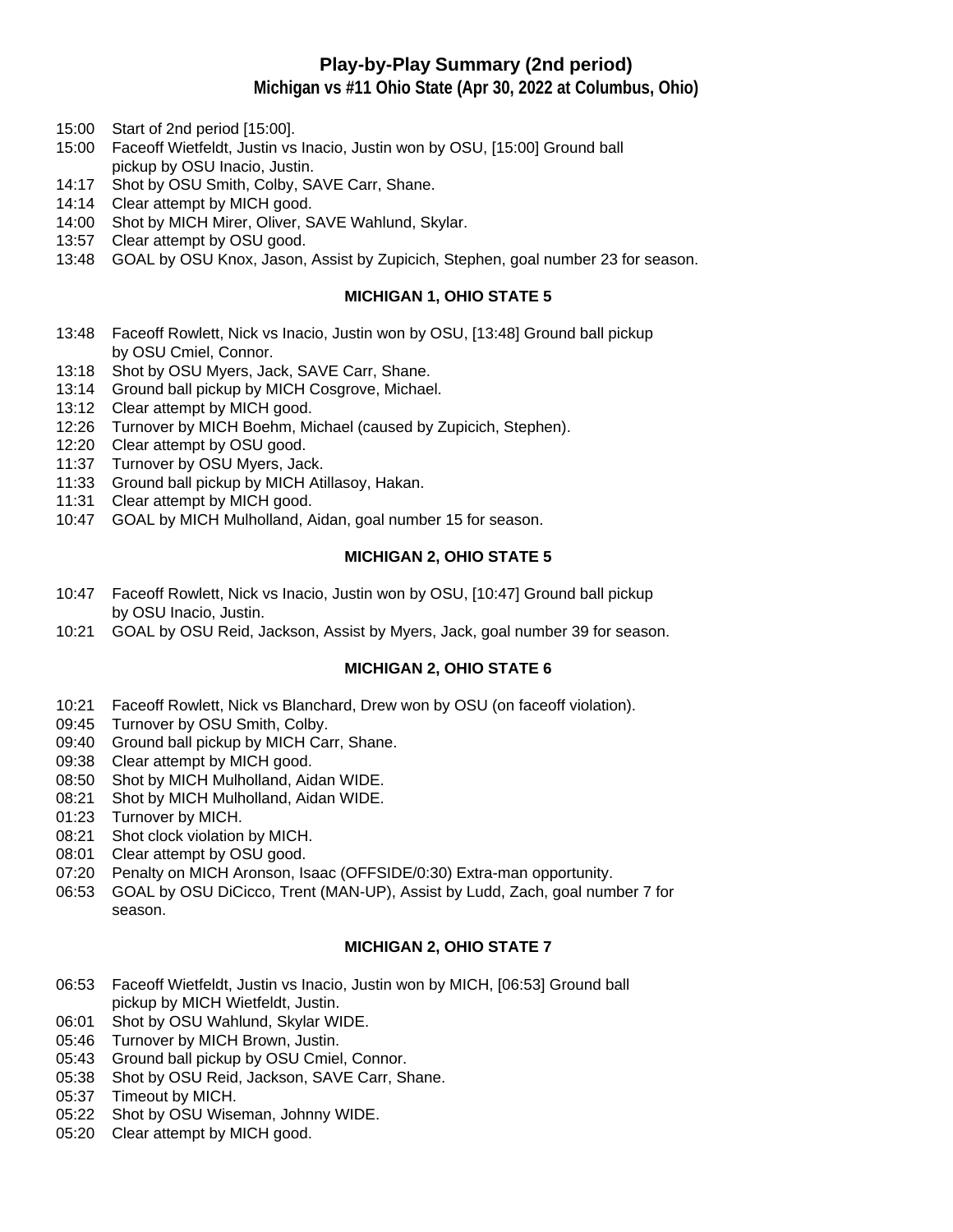# **Play-by-Play Summary (2nd period)**

**Michigan vs #11 Ohio State (Apr 30, 2022 at Columbus, Ohio)**

04:22 GOAL by MICH Mulholland, Aidan, Assist by Boehm, Michael, goal number 16 for season.

### **MICHIGAN 3, OHIO STATE 7**

- 04:22 Faceoff Wietfeldt, Justin vs Inacio, Justin won by MICH, [04:22] Ground ball pickup by MICH Wietfeldt, Justin.
- 03:47 GOAL by MICH Bonomi, Jake, goal number 26 for season.

#### **MICHIGAN 4, OHIO STATE 7**

- 03:47 Faceoff Wietfeldt, Justin vs Inacio, Justin won by OSU, [03:47] Ground ball pickup by OSU Cmiel, Connor.
- 03:06 Shot by OSU Myers, Jack HIT POST.
- 03:02 Ground ball pickup by MICH Carr, Shane.
- 03:00 Clear attempt by MICH good.
- 02:17 GOAL by MICH Zawada, Josh, goal number 41 for season.

### **MICHIGAN 5, OHIO STATE 7**

- 02:17 Timeout by OSU.
- 02:17 Faceoff Wietfeldt, Justin vs Inacio, Justin won by MICH, [02:17] Ground ball pickup by MICH Wietfeldt, Justin.
- 01:18 Ground ball pickup by MICH Zawada, Josh.
- 01:15 Turnover by MICH Zawada, Josh (caused by Gallagher, Tyler).
- 01:12 Ground ball pickup by OSU Langermeier, Greg.
- 01:09 Clear attempt by OSU good.
- 01:07 Shot by OSU Langermeier, Greg, SAVE Carr, Shane.
- 01:03 Clear attempt by MICH good.
- 00:02 GOAL by MICH Cohen, Ryan, goal number 28 for season.

### **MICHIGAN 6, OHIO STATE 7**

- 00:02 Faceoff Wietfeldt, Justin vs Inacio, Justin won by OSU, [00:02] Ground ball pickup by OSU Raney, Carson.
- 00:00 End-of-period.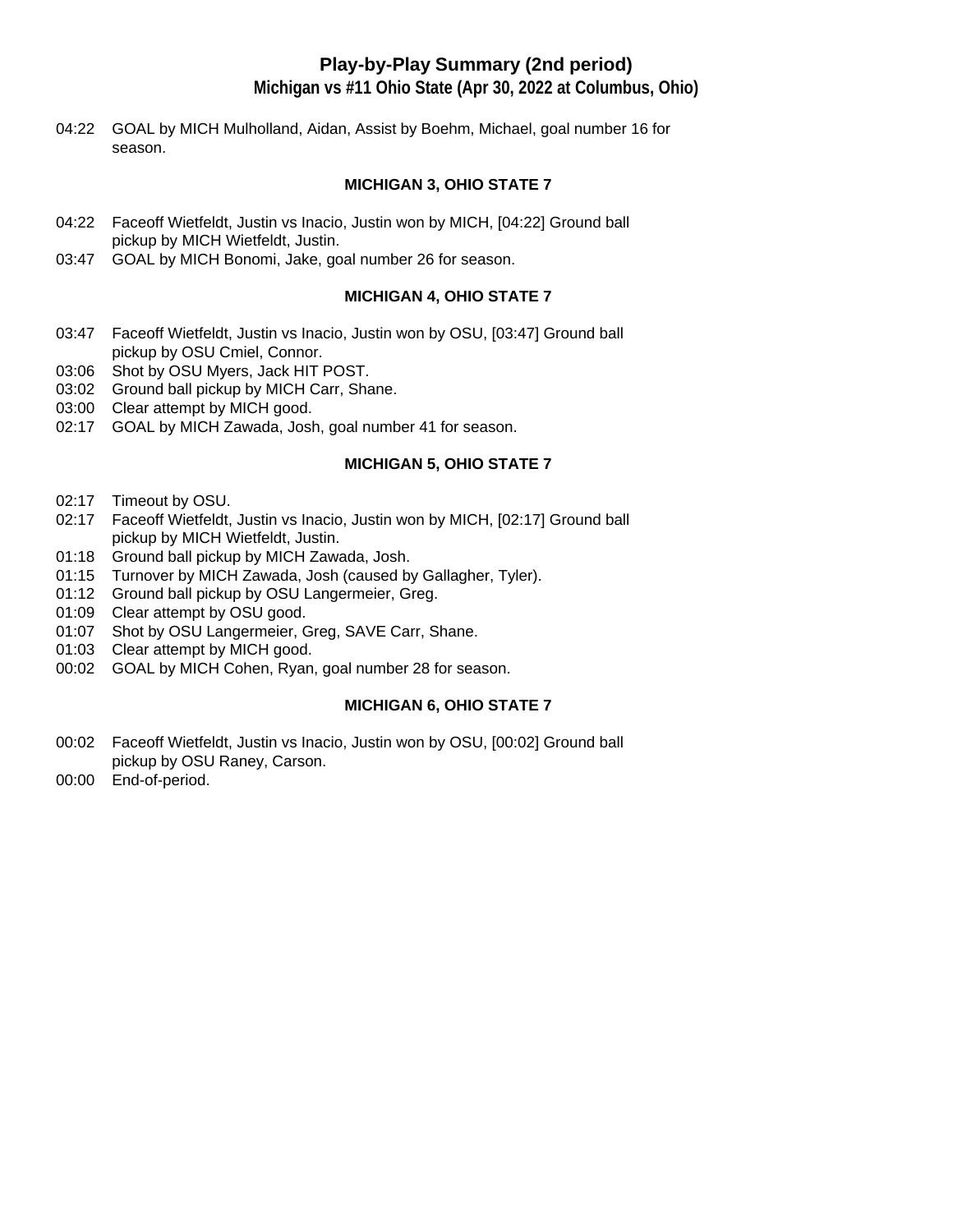# **Play-by-Play Summary (3rd period)**

**Michigan vs #11 Ohio State (Apr 30, 2022 at Columbus, Ohio)**

- 15:00 Start of 3rd period [15:00].
- 15:00 Faceoff Wietfeldt, Justin vs Inacio, Justin won by OSU, [15:00] Ground ball pickup by OSU Inacio, Justin.
- 14:52 Clear attempt by OSU failed.
- 14:38 Turnover by OSU Gallagher, Tyler.
- 14:29 Clear attempt by MICH good.
- 13:45 Turnover by MICH Mulholland, Aidan (caused by Cmiel, Connor).
- 13:41 Ground ball pickup by OSU Wahlund, Skylar.
- 13:39 Clear attempt by OSU good.
- 12:50 Shot by OSU Smith, Colby WIDE.
- 12:42 Shot by OSU Myers, Jack, SAVE Carr, Shane.
- 12:36 Clear attempt by MICH good.
- 12:25 Ground ball pickup by MICH Bonomi, Jake.
- 11:52 Shot by MICH Brown, Justin WIDE.
- 11:51 Penalty on OSU Reid, Jackson (OFFSIDE/0:30) Extra-man opportunity.
- 11:24 Turnover by MICH Boehm, Michael.
- 11:03 Clear attempt by OSU good.
- 10:34 Ground ball pickup by OSU Smith, Colby.
- 10:33 Shot by OSU Smith, Colby, SAVE Carr, Shane.
- 10:31 Ground ball pickup by MICH Carr, Shane.
- 10:27 Clear attempt by MICH good.
- 09:58 Turnover by MICH Zawada, Josh (caused by Snyder, Jacob).
- 09:54 Ground ball pickup by OSU Snyder, Jacob.
- 09:52 Clear attempt by OSU good.
- 08:37 Shot by OSU Pehlke, Mitchell, SAVE Carr, Shane.
- 08:33 Clear attempt by MICH good.
- 08:25 Shot by MICH Schriber, Ryan, SAVE Wahlund, Skylar.
- 08:23 Clear attempt by OSU good.
- 07:34 GOAL by OSU Myers, Jack, goal number 33 for season.

### **MICHIGAN 6, OHIO STATE 8**

- 07:34 Faceoff Wietfeldt, Justin vs Inacio, Justin won by MICH, [07:34] Ground ball pickup by MICH Schriber, Ryan.
- 06:32 Shot by MICH Zawada, Josh, SAVE Wahlund, Skylar.
- 06:29 Clear attempt by OSU good.
- 06:08 GOAL by OSU Smith, Colby, goal number 38 for season.

### **MICHIGAN 6, OHIO STATE 9**

- 06:08 Faceoff Wietfeldt, Justin vs Inacio, Justin won by OSU, [06:08] Ground ball pickup by OSU Reid, Jackson.
- 05:14 GOAL by OSU Smith, Colby, goal number 39 for season.

### **MICHIGAN 6, OHIO STATE 10**

- 05:14 Timeout by MICH.
- 05:14 Faceoff Wietfeldt, Justin vs Inacio, Justin won by MICH (on faceoff violation).
- 04:31 Shot by MICH Aronson, Isaac, SAVE Wahlund, Skylar.
- 04:23 Clear attempt by OSU good.
- 03:30 Shot by OSU Myers, Jack, SAVE Carr, Shane.
- 03:27 Penalty on MICH Brown, Justin (OFFSIDE/0:30) Extra-man opportunity.
- 03:08 Shot by OSU Smith, Colby WIDE.
- 03:01 Shot by OSU Smith, Colby HIT POST.
- 02:53 Shot by OSU Smith, Colby, SAVE Carr, Shane.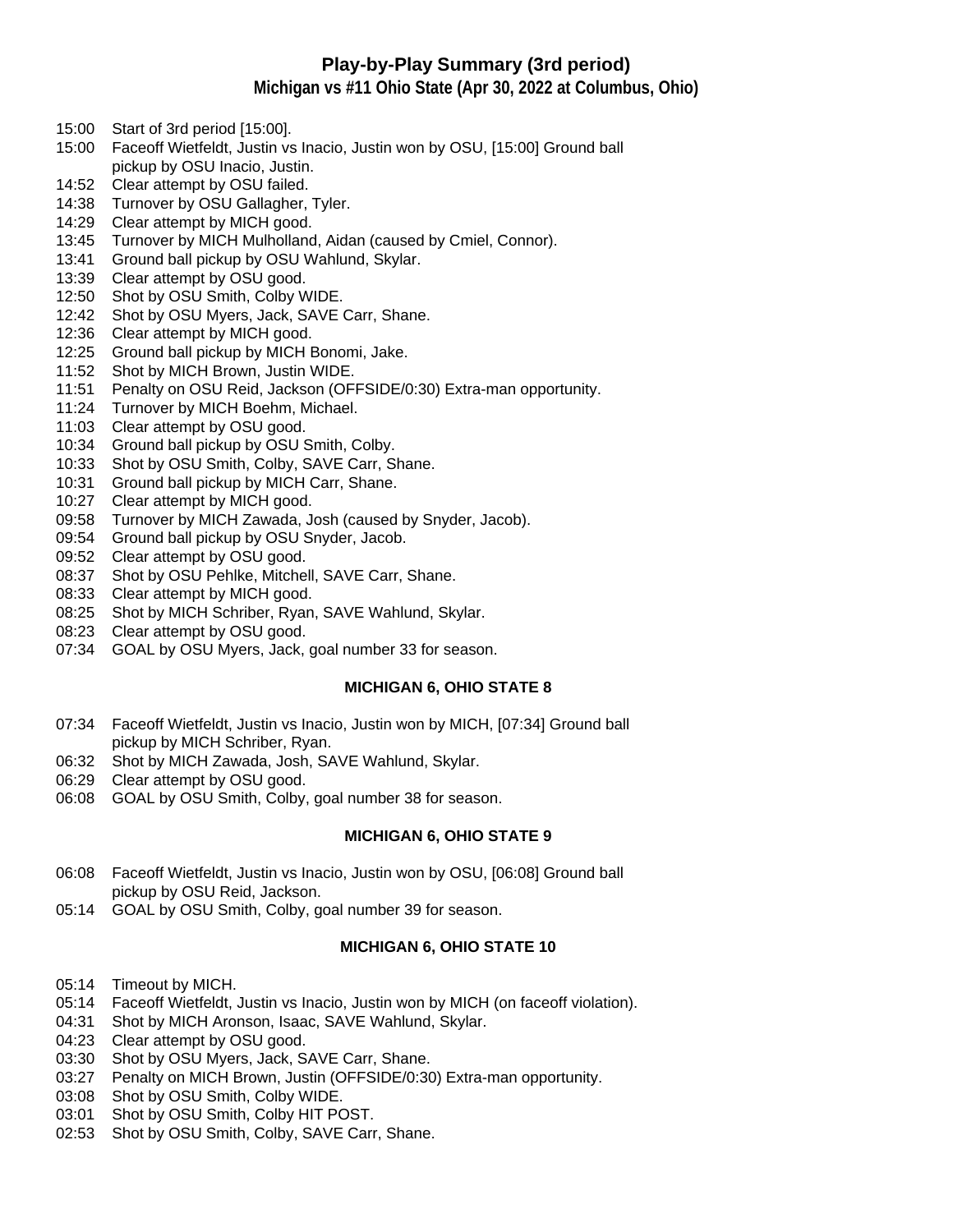# **Play-by-Play Summary (3rd period)**

**Michigan vs #11 Ohio State (Apr 30, 2022 at Columbus, Ohio)**

- 02:48 Ground ball pickup by OSU Reid, Jackson.
- 02:04 Shot by OSU Myers, Jack BLOCKED.
- 01:48 Shot by OSU Smith, Colby, SAVE Carr, Shane.
- 01:15 GOAL by OSU Knox, Jason, Assist by Smith, Colby, goal number 24 for season.

#### **MICHIGAN 6, OHIO STATE 11**

- 01:15 Faceoff Wietfeldt, Justin vs Inacio, Justin won by MICH, [01:15] Ground ball pickup by MICH Wietfeldt, Justin.
- 01:01 GOAL by MICH Zawada, Josh, goal number 42 for season.

### **MICHIGAN 7, OHIO STATE 11**

- 01:01 Faceoff Wietfeldt, Justin vs Inacio, Justin won by MICH, [01:01] Ground ball pickup by MICH Wietfeldt, Justin.
- 00:46 Shot by MICH Boehm, Michael WIDE.
- 00:12 Shot by MICH Aronson, Isaac, SAVE Wahlund, Skylar.
- 00:08 Ground ball pickup by MICH Bonomi, Jake.
- 00:00 End-of-period.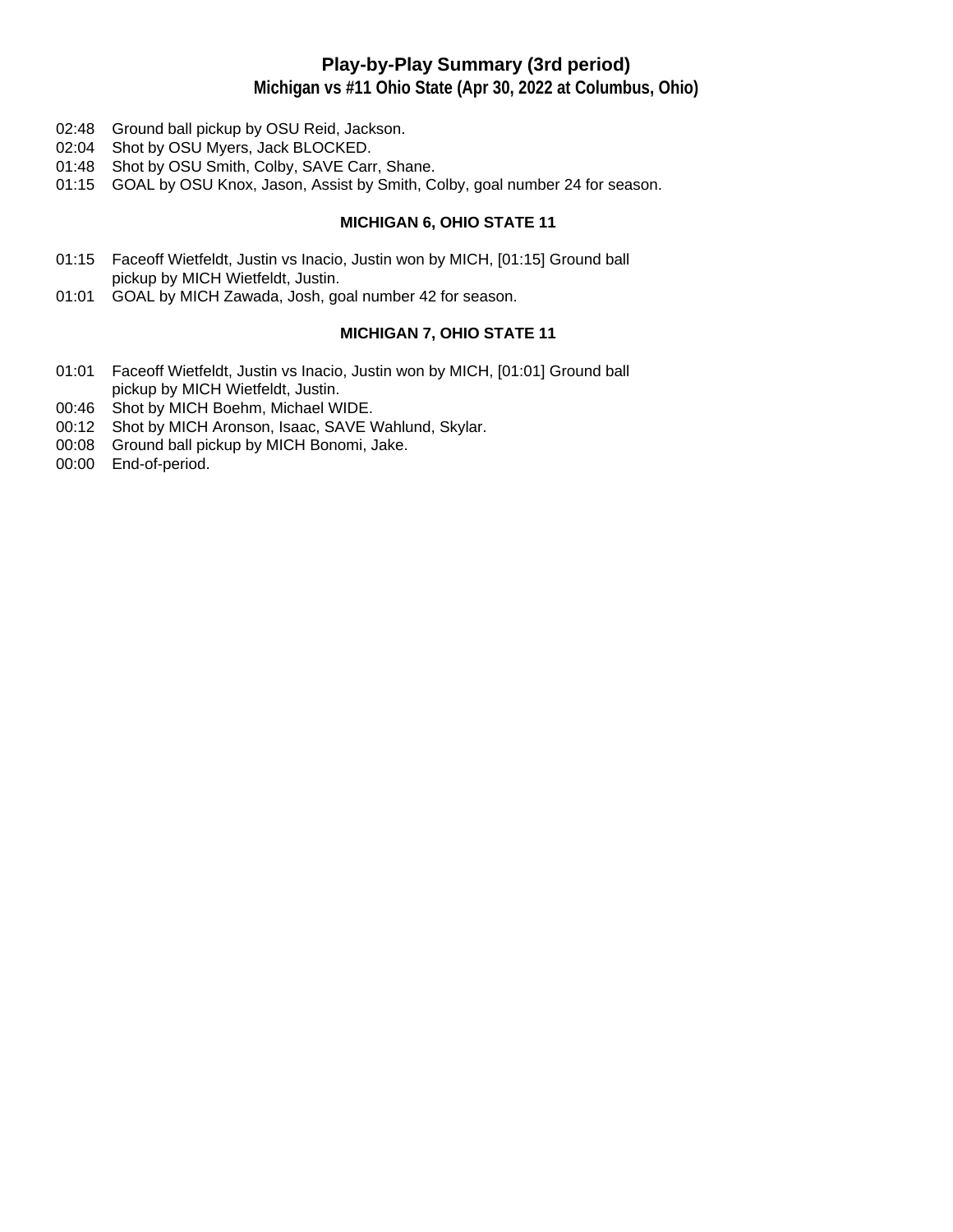# **Play-by-Play Summary (4th period)**

**Michigan vs #11 Ohio State (Apr 30, 2022 at Columbus, Ohio)**

- 15:00 Start of 4th period [15:00].
- 15:00 Faceoff Wietfeldt, Justin vs Blanchard, Drew won by MICH, [15:00] Ground ball pickup by MICH Wietfeldt, Justin.
- 13:58 Turnover by MICH Aronson, Isaac (caused by Zupicich, Stephen).
- 13:54 Ground ball pickup by OSU Wiseman, Johnny.
- 13:53 Clear attempt by OSU good.
- 13:53 GOAL by OSU Reid, Jackson, Assist by Zupicich, Stephen, goal number 40 for season.

#### **MICHIGAN 7, OHIO STATE 12**

- 13:53 Faceoff Wietfeldt, Justin vs Blanchard, Drew won by OSU, [13:53] Ground ball pickup by OSU Hilleary, Carter.
- 13:38 Clear attempt by OSU failed.
- 13:27 Turnover by OSU Wahlund, Skylar.
- 13:17 Shot by MICH Aronson, Isaac WIDE.
- 13:05 Shot by MICH Cohen, Ryan, SAVE Wahlund, Skylar.
- 13:02 Clear attempt by OSU good.
- 12:07 GOAL by OSU Allen, Ari, Assist by White, Scott, goal number 7 for season.

#### **MICHIGAN 7, OHIO STATE 13**

- 12:07 Faceoff Wietfeldt, Justin vs Blanchard, Drew won by MICH (on faceoff violation).
- 11:41 Shot by MICH Boehm, Michael HIT POST.
- 11:38 Ground ball pickup by MICH Bonomi, Jake.
- 11:26 Shot by MICH Mulholland, Aidan, SAVE Wahlund, Skylar.
- 11:24 Ground ball pickup by OSU Langermeier, Greg.
- 11:22 Clear attempt by OSU good.
- 10:32 GOAL by OSU Wiseman, Johnny, goal number 8 for season.

#### **MICHIGAN 7, OHIO STATE 14**

- 10:32 Faceoff Wietfeldt, Justin vs Blanchard, Drew won by MICH (on faceoff violation).
- 10:32 Penalty on OSU Blanchard, Drew (ILLEGAL PROCEDURE/0:30) Extra-man opportunity.
- 10:07 Shot by MICH Aronson, Isaac BLOCKED.
- 09:54 Shot by MICH Bonomi, Jake WIDE.
- 09:38 Turnover by MICH Bonomi, Jake.
- 09:36 Ground ball pickup by OSU Cmiel, Connor.
- 09:35 Clear attempt by OSU good.
- 09:31 Shot by OSU Reid, Jackson WIDE.
- 08:57 Turnover by OSU Allen, Ari.
- 08:57 Clear attempt by MICH good.
- 08:37 GOAL by MICH Schriber, Ryan, goal number 5 for season.

#### **MICHIGAN 8, OHIO STATE 14**

- 08:37 Faceoff Wietfeldt, Justin vs Inacio, Justin won by OSU, [08:37] Ground ball pickup by OSU Inacio, Justin.
- 07:44 Shot by OSU White, Scott WIDE.
- 07:27 Shot by OSU Reid, Jackson WIDE.
- 07:17 Turnover by OSU Myers, Jack.
- 07:07 Clear attempt by OSU good.
- 06:40 GOAL by MICH Zawada, Josh, goal number 43 for season.

#### **MICHIGAN 9, OHIO STATE 14**